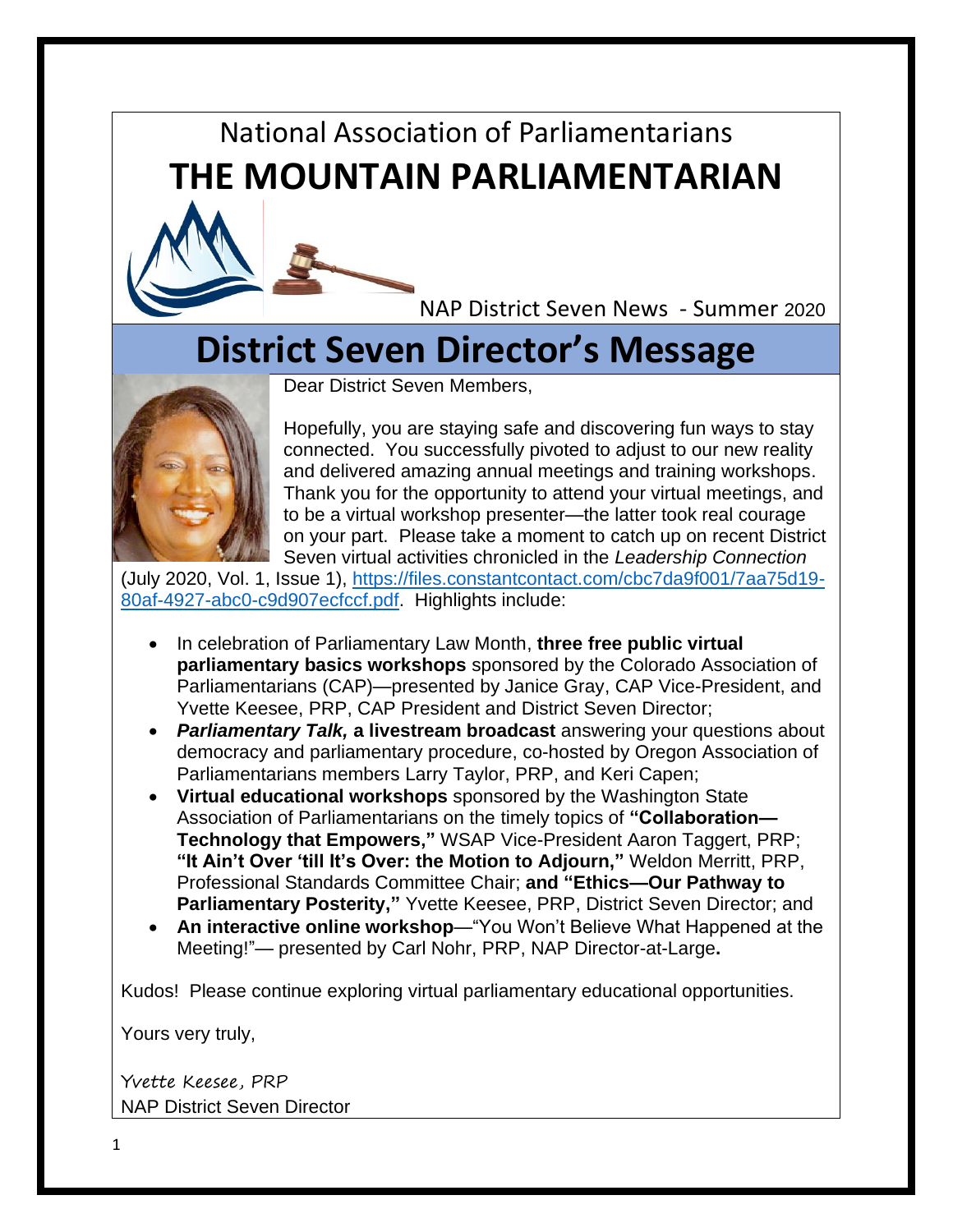# **Zoom in September with District Seven Director Keesee!**



Please mark your calendar for **Saturday, September 19, 2020, noon to 1:00 p.m. (Mountain Daylight Time**), for the now quarterly District Seven informal, district-wide virtual gathering. This is a wonderful opportunity to check-in with old friends, meet someone new, and share your ideas/activities to recruit new members and keep current members engaged. I hope you will join us! If you can only drop in for a few minutes to say hello, that's fine too!

#### **Register in advance for this meeting:**

<https://us02web.zoom.us/meeting/register/tZMtdeCtqzwjE9K2v7UOMj2y717afjHDiSA5>

After registering, you will receive a confirmation email containing information about joining the meeting.

#### **Highlights from the June 2020 District Seven informal gathering:**

- 17 participants—at least one member from all five State Associations!
- Desire for quarterly district-wide informal Zoom gatherings.
- Shared ideas to attract new members (*e.g.*, offer parliamentary training sessions through college continuing education training offices and neighborhood HMAs; soft promotion of NAP membership during community workshops; develop a membership recruitment plan; explore opportunities for student scholarships, including the NAP Foundation; and explore opportunities to offer parliamentary training to political parties, which are now in full swing.
- Update on eNAP Unit— [www.enapunit.org.](http://www.enapunit.org/)
- Shared ideas and opportunities for in-person and virtual RP exam study groups.

 $\overline{a}$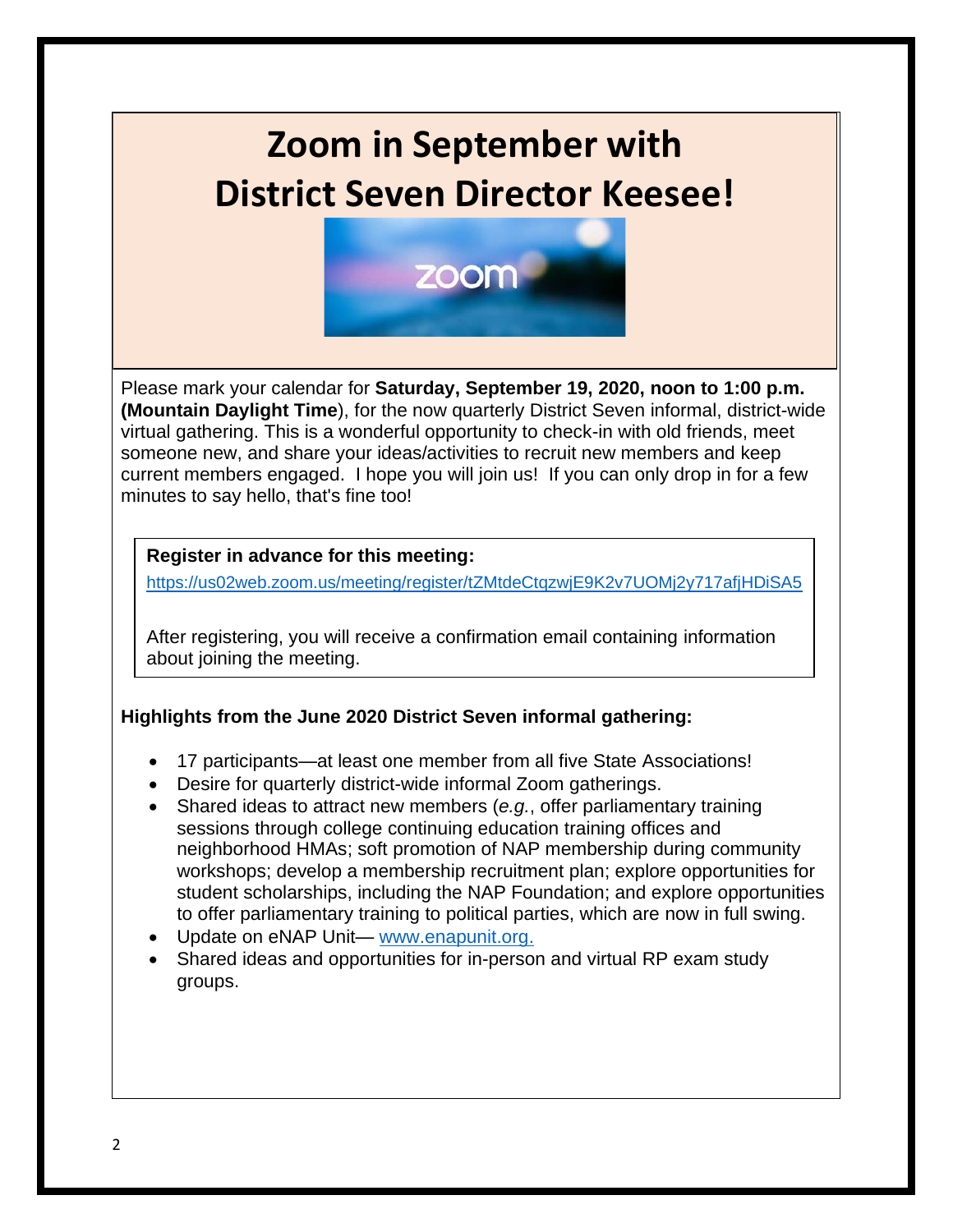## **NAP NEWS**

#### **The 2020 NAP Training Conference is going virtual! Register Today!**

- ➢ Four days of expert-led parliamentary workshops—August 27-30, 2020!
- $\triangleright$  Conference kicks off Thursday, August 27 at 2:00 p.m. with an update on the Registered Parliamentarian credentialing process, followed by the NAP Annual Meeting
- ➢ Friday is an all-day celebration of the release of *Robert's Rules of Order Newly Revised* 12th Edition, which will be introduced by Martyn R. Redgrave, president of the Robert's Rules Association. Members of the authorship team will discuss the changes made in this new edition. You definitely don't want to miss this!
- $\triangleright$  Saturday and Sunday feature more than 20 educational session including an update on revisions to the code of ethics
- ➢ Visit [www.napconference.org](http://r20.rs6.net/tn.jsp?f=001qIxaSTjsiuaHyQaPBJujkjXn4vXqxgoMFXnGFqIZnvNx0n_urNkfNVIa8vWB7g-XVUwTaj07j4M_AeCKvdE6uWJHhNh4QVRy7kLXnrevhAp-6tshbUimqdvqCeTt0k7wh48p-xwjlGOxJCjqiUfU5wqjnQdHXkyXk6BKUM7BvMjaRAuf2rH1iw==&c=oPOvMqRWuvHrEzTBWX6k3m_CmBWnIpPrYE-WGu66NWmv0R7Fd7LGng==&ch=QBsxwP-8mmFCwbBJCj1IEU_Z5ZDaAqL6Pvd-waTE4m1PSp12DvE6EQ==) for the current schedule
- ➢ Visit [http://napconference.org/workshops/](http://r20.rs6.net/tn.jsp?f=001qIxaSTjsiuaHyQaPBJujkjXn4vXqxgoMFXnGFqIZnvNx0n_urNkfNagNgFM2OlkRqrJAHtw1K7DmPxHf4K30dvfu89tyVMaOCJmGMgXGbbOmbMX7c60a57saP6aW-bNcEsEBVFYsc3aSZvgyISGQ6x_pzl1WaApqvOLxSYrfsViwguBuEbOUXoKiChVYX9kCWcNXq8pPAxw=&c=oPOvMqRWuvHrEzTBWX6k3m_CmBWnIpPrYE-WGu66NWmv0R7Fd7LGng==&ch=QBsxwP-8mmFCwbBJCj1IEU_Z5ZDaAqL6Pvd-waTE4m1PSp12DvE6EQ==) for workshop descriptions

#### **There are several ways to register:**

- [Register](http://r20.rs6.net/tn.jsp?f=001qIxaSTjsiuaHyQaPBJujkjXn4vXqxgoMFXnGFqIZnvNx0n_urNkfNWVGAbg-VpCMBoWDSm5oqTy5ihqJbDYSzRVz5YUAyrG1AEM5FlHqPYPHiWHwd8_2kvgUQuaf-TQO89hI9_jS7dkAQEuWg-qEuK_wSvRG0QhmtYpAi3EorDr8cihhQ0TzyOrMPDRoOyWg&c=oPOvMqRWuvHrEzTBWX6k3m_CmBWnIpPrYE-WGu66NWmv0R7Fd7LGng==&ch=QBsxwP-8mmFCwbBJCj1IEU_Z5ZDaAqL6Pvd-waTE4m1PSp12DvE6EQ==) online [\(http://napconference.org/register/\)](http://napconference.org/register/).
- Register by phone -- Call 816.833.3892 and a helpful staff member will process your registration.
- Register by email -- Email  $\log_{\theta}$  ap2.org to let staff know that you'd like to join us for the virtual conference!

#### **Registration fees:**

Full Conference (thru August 28)

- Member—\$149
- Non-member—\$199
- Student—\$100

#### **Virtual NAP Leadership Conference**

**Register Today!** (See above registration options)

- $\geq$  August 26, 2020 10:00 a.m. -5:00 p.m. & August 27, 2020 10:00 a.m. -2:00 p.m.
- ➢ Attendees: Current & future leaders Unit presidents & officers Association presidents & officers • District Directors • Members

➢

#### **Registration fees (register by August 19, 2020):**

Members: \$30 Non-Members: \$50

**Strengthen your leadership skills and unleash the potential in your organization!**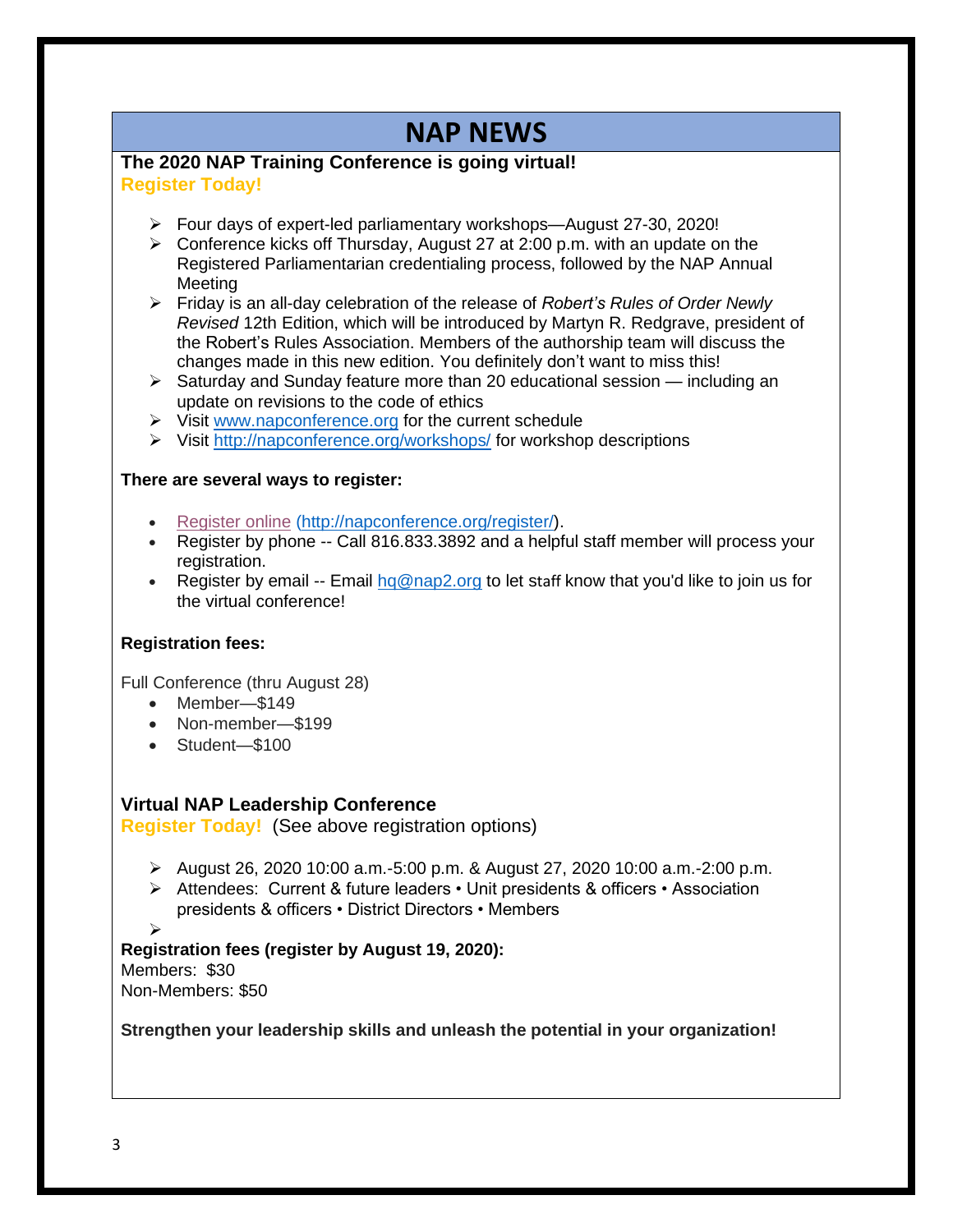

Congratulations to Washington State Association of Parliamentarians (WSAP) member **Weldon L. Merritt, PRP,** on his appointment as **NAP Professional Standards Committee Chair**!

Congratulations to WSAP student members **Kianna Bolante** and **Ryen Glynn** on appointment to the **NAP Youth Committee**!

Congratulations to **Anthony April, Member-at-Large,** on appointment as Chairman of the unchartered State of Alaska!

# **DISTRICT SEVEN HIGHLIGHTS** *Parliamentary Talk with Larry & Keri*

Co-hosted by Oregon Association of Parliamentarians (OAP) members Larry Taylor, PRP, and Keri Capen. Each episode is 30-minutes long, takes a look at a real-life situation, and explores how parliamentary and democratic principles were violated. Check out previous shows at: [http://parliamentarytalk.org/index.html.](http://parliamentarytalk.org/index.html)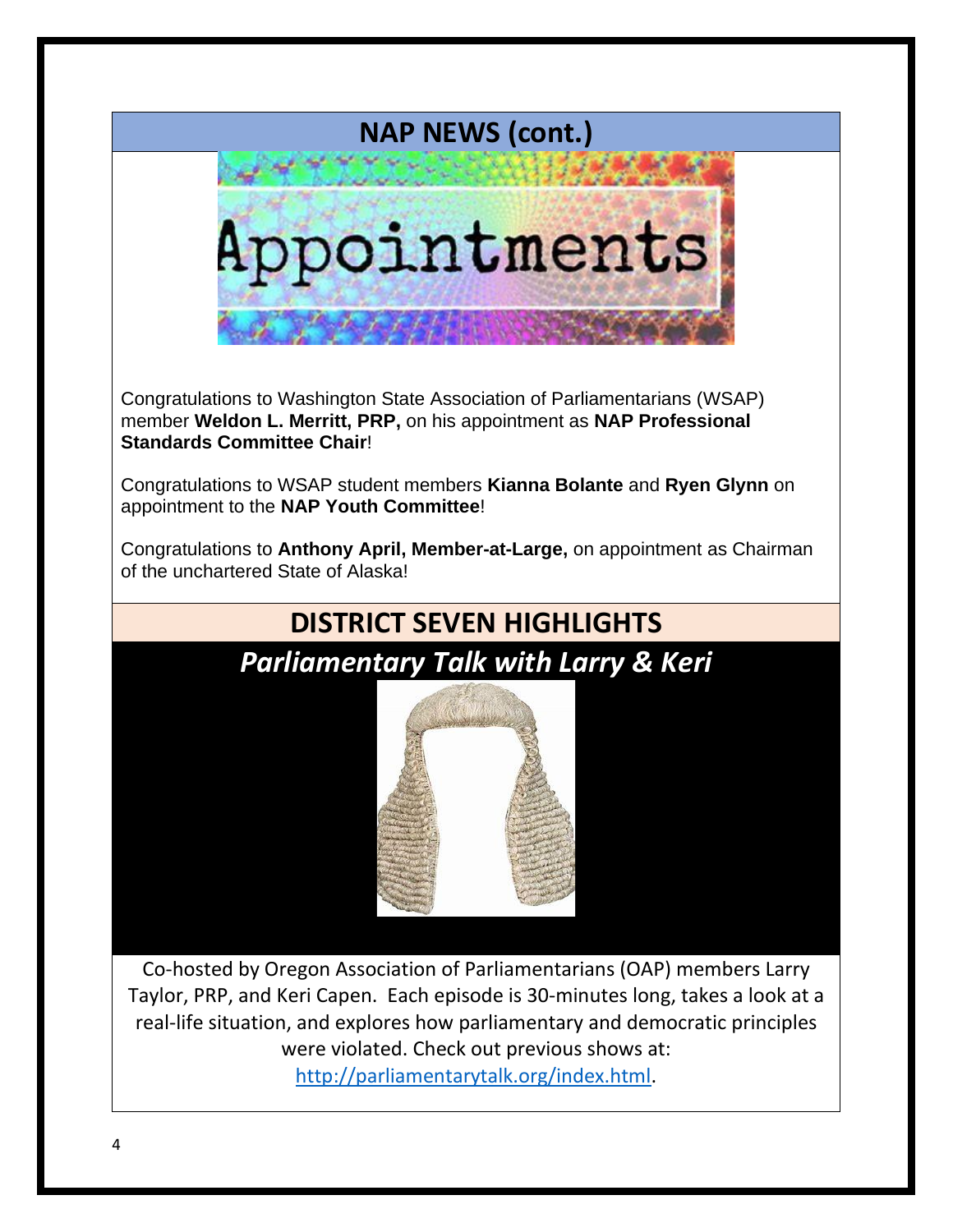

### **Oregon Association of Parliamentarians (OAP) 52nd Annual Meeting, March 9, 2020**

Thank you OAP members for the invitation to serve as NAP Representative and a workshop presenter for your 52<sup>nd</sup> Annual Meeting, and for your tremendous hospitality! Enjoyed every moment of the visit—the only scheduled in-person Association meeting your District Director was able to attend before life, as we knew it, changed due to the COVID-19 pandemic. Keep up the great work as an innovative State Association.



OAP Immediate-Past President Alice Bartelt, PRP, and District Director Yvette Keesee, PRP



District Seven Director Keesee Installs and Congratulates Oregon Association of Parliamentarians 2020-2022 Elected Officers (from left to right) President Beverly Przybylski, PRP, Vice-President Lawrence Taylor, PRP Secretary Keri Capen, Treasurer Paul Belz-Templeman, PRP

Thank you **Alberta Association of Parliamentarians** for the invitation to attend your May 23 virtual Annual General Meeting, **Washington State Association of Parliamentarians** for the invitation to present at your June 6 Virtual Workshop, and **Colorado Association of Parliamentarians** for the opportunity to serve for two years as your President and to preside over the first CAP virtual Annual Meeting!